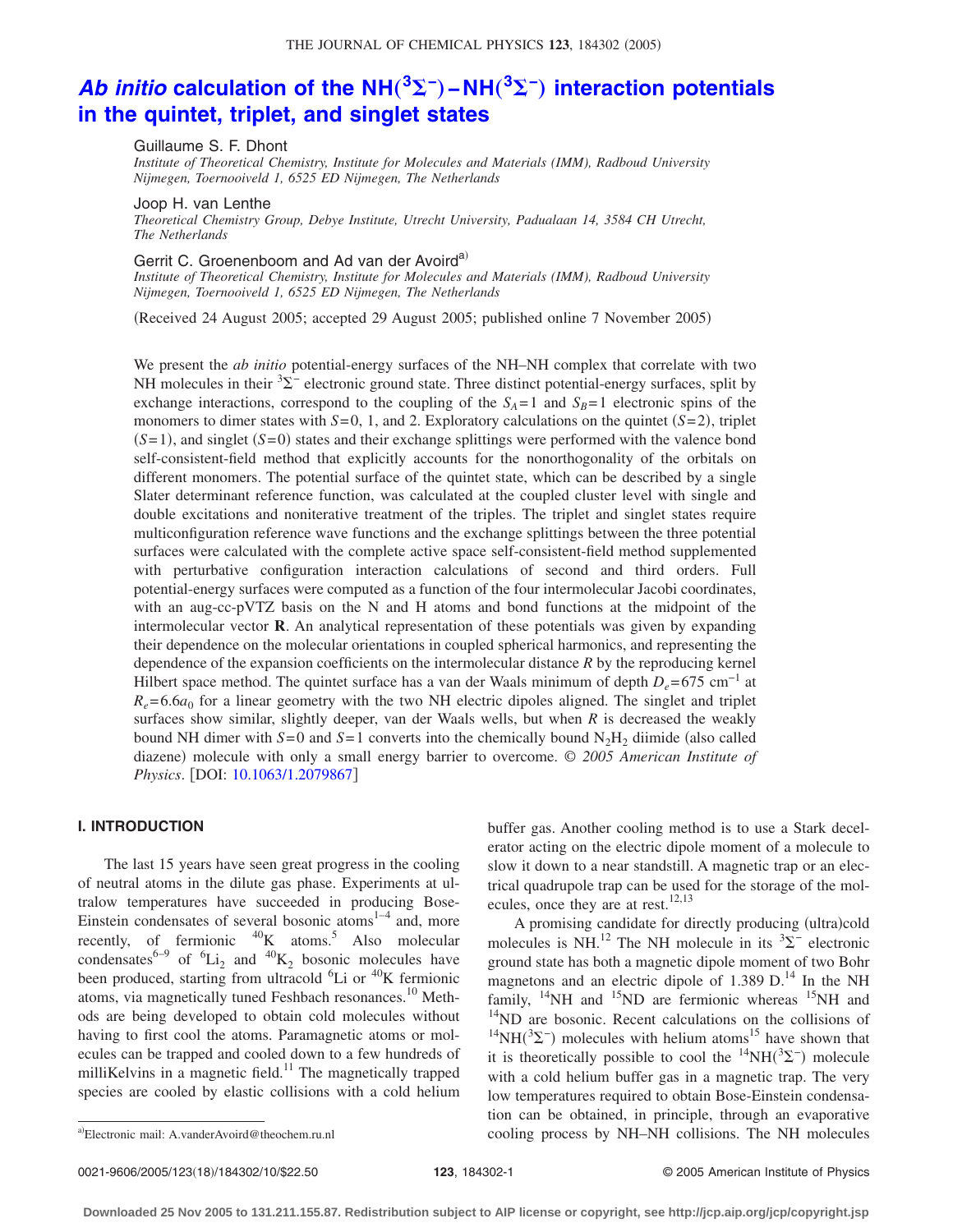stay in the trap during this process only if they are in a low magnetic field seeking state, i.e.,  $NH(M<sub>S</sub>=1)$ . A collision dimer consisting of two such molecules is in the  $NH-MH(M<sub>S</sub>=2)$  substate of the quintet *(S=2)* state. However, the collisions can change the spin projection  $M<sub>S</sub>$  of the quintet state, or they can change the total spin *S* to produce triplet or singlet collision dimers.

An extra complication is that in the singlet and triplet states the two monomers can form the chemically stable  $N_2H_2$  molecule. The occurrence of such a deep bindingenergy well will probably produce resonant dimer states that are long lived and can form  $N_2H_2$  when they get rid of their energy by collision with a third species. Other possible loss channels are the chemical reactions  $NH + NH \rightarrow NH_2 + N$ and  $NH + NH \rightarrow HNN+H$ , which are both exothermic.<sup>16,17</sup> One of the NH bonds must be broken in these reactions, however, so they probably involve rather high barriers and have very small rates at the low temperatures in the magnetic trap.

A feasibility study of the evaporative cooling process requires the knowledge of the cross sections for elastic and spin-changing NH–NH collisions. These quantities can be theoretically determined by means of time-independent scattering theory, which in turn requires the knowledge of the NH–NH intermolecular potentials in the different spin states. Such a study was previously conducted on  $O_2(^3\Sigma_g^-)$  $-\mathrm{O_2}(\frac{3\Sigma_7}{100})$ <sup>18</sup> with the use of potential surfaces from our group.<sup>19221</sup> The present paper describes the computation of the four-dimensional  $NH(^{3}\Sigma^{-})-NH(^{3}\Sigma^{-})$  potential-energy surfaces (PES's) for the quintet, triplet, and singlet states. Section II defines the set of coordinates used to represent the van der Waals complex and gives a brief overview of the electronic structure methods used. Exploratory calculations with valence bond theory are the subject of Sec. III. Section IV is dedicated to the calculation of the full four-dimensional PES's with accurate molecular-orbital (MO)-based quantum chemical methods and to the analytic representation of the *ab initio* computed interaction energies.

# **II. ELECTRONIC STRUCTURE OF THE DIMER**

According to the Aufbau principle and Hund's rules, the electronic ground state of the NH molecule is a  ${}^{3}\Sigma^{-}$  state. Two unpaired  $\pi$  electrons are in nonbonding 2 $p$  orbitals on the N atom and the triplet spin state is associated with the  $\pi^1_x \pi^1_y$  or, equivalently, the  $\pi^1_{+1} \pi^1_{-1}$  configuration. In the dimer, the electronic spin of monomers *A* and *B* couple and the total spin is either a singlet, a triplet, or a quintet. At very large separations these spin states are quasidegenerate. When the wave functions of monomers *A* and *B* overlap, the different permutation symmetry of the dimer wave functions imposed by the Pauli principle for the different total spin states leads to different intermolecular exchange effects and the degeneracy is lifted. The most direct way to compute these exchange effects is by the valence bond (VB) method,<sup>22,23</sup> which starts from the many-electron wave functions of the free monomers, imposes the correct many-electron



FIG. 1. Coordinates used to describe the NH( ${}^{3}\Sigma^{-}$ ) –NH( ${}^{3}\Sigma^{-}$ ) complex. The  $H_A N_A$  diatomic molecule is in the  $(O_x, O_z)$  plane.  $\theta_A$  and  $\theta_B$  are the angles between the axes of the diatomic molecules and the  $O<sub>z</sub>$  axis.  $\phi$  is the dihedral angle between the  $(H_B N_B, O_z)$  plane and the  $(O_x, O_z)$  plane.

permutation symmetry, and properly deals with the nonorthogonality of the MO's on different monomers. This VB method was used in our first exploratory calculations. Both weak noncovalent interactions and the formation of covalent chemical bonds can be well understood with this method. Refinements of this simple VB treatment allow the relaxation of the monomer MO's in the dimer, either by mixing with MO's on the same monomer or by mixing with MO's on the other monomer as well. We applied the valence bond selfconsistent-field (VBSCF) method<sup>24</sup> implemented in the TURTLE program<sup>25,26</sup> as a part of the GAMESS-UK package.<sup>27</sup> With this program it is possible to control the mixing between monomer MO's in the optimization process.

The system under study is expected to be a van der Waals complex with large amplitude motions. Jacobi coordinates are used to describe the geometry of the dimer, see Fig. 1. The NH molecule is treated as a rigid rotor and its bond length was fixed to the experimental equilibrium value<sup>28</sup>  $r_e$ =1.0362 Å. The potential-energy surfaces depend on the four coordinates: *R*,  $\theta_A$ ,  $\theta_B$ , and  $\phi$ . The coordinate *R* is the length of the intermolecular vector **R** which points from the center of mass of the  $H_A N_A$  diatom to the center of mass of the  $H_B N_B$  diatom. The angles  $\theta_A$  and  $\theta_B$  are the angles between the NH monomer axes, pointing from H to N, and the vector **R**. They range from 0 to  $\pi$ . The  $\phi$  coordinate is the dihedral angle between the planes through the vector **R** and the two NH bond axes. This angle take values between  $-\pi$  and  $\pi$ .

The group of feasible permutation-inversion (PI) operations of this complex contains four elements: the identity, space inversion, the simultaneous permutation of the two N and H atoms, and the product of the latter operation with inversion. Equivalent points are described in Table I. This symmetry reduces the computational effort because only points with  $\theta_A + \theta_B \leq \pi$  and with  $\phi$  between 0 and  $\pi$  are required.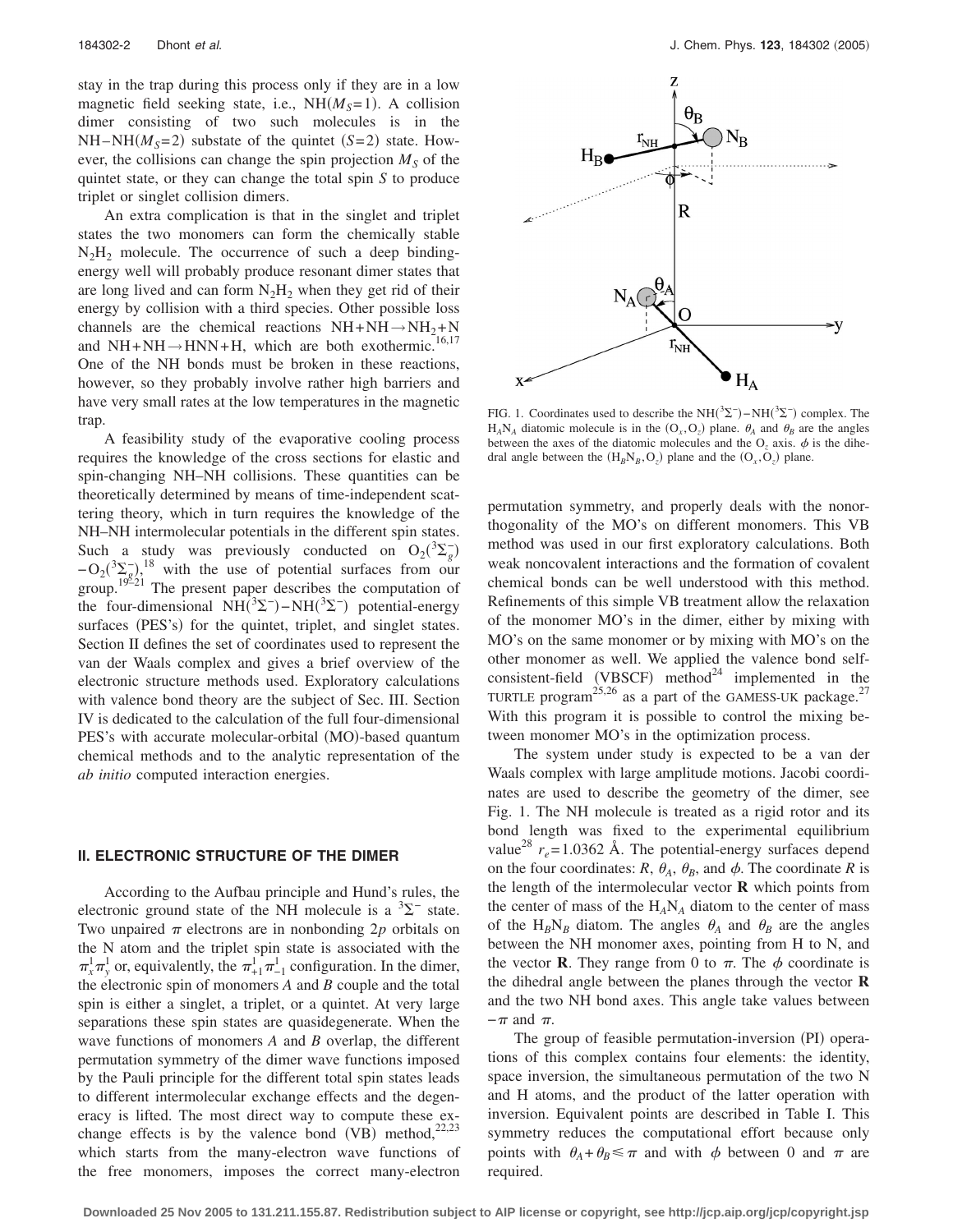TABLE I. Equivalent points for a diatom( $\Sigma$ )-diatom( $\Sigma$ ) potential.

| PI operation |   | $\theta_{\scriptscriptstyle{A}}$ | $\theta_R$                          |           |
|--------------|---|----------------------------------|-------------------------------------|-----------|
| E            | R | $\theta_{\scriptscriptstyle{A}}$ | $\theta_R$                          | Φ         |
| $E^*$        | R | $\theta_{A}$                     | $\theta_R$                          | $-\omega$ |
| $P_{AB}$     | R | $\pi-\theta_R$                   | $\pi-\theta_A$                      | φ         |
| $E^*P_{AB}$  |   | $\pi-\theta_{R}$                 | $\pi-\theta_{\scriptscriptstyle A}$ | - 0       |

Complete four-dimensional PES's were computed with the MOLPRO program<sup>29</sup> by the supermolecule approach. The interaction energy *V* was computed with the counterpoise correction method of Boys and Bernardi, $30$ 

$$
V(R, \theta_A, \theta_B, \phi) = E_{AB}^{DB}(R, \theta_A, \theta_B, \phi) - E_A^{DB}(R, \theta_A, \theta_B, \phi)
$$

$$
- E_B^{DB}(R, \theta_A, \theta_B, \phi).
$$
(1)

Both the dimer and monomer energies are calculated in the dimer basis (DB). The high-spin quintet state can be described at the Hartree-Fock level with a single Slater determinant and the spin-restricted coupled cluster method with single and double excitations and a perturbative treatment of triples  $[RCCSD(T)]$  (Refs. 31 and 32) is employed to recover a large part of the electron correlation energy. The triplet and singlet states have to be described with a multireference wave function and complete active space self-consistent-field (CASSCF) theory followed by second- or third-order perturbation theory [(CASPT2) or (CASPT3)] (Ref. 33) to include excited configurations was used. Also the quintet interaction energies were computed by the latter method, so that we could use the RCCSD(T) results for the absolute interaction energies and the CASPT2 or CASPT3 results for the energy differences between the different spin states. As explained above, these energy differences are determined by shortrange exchange (overlap) effects. The long-range electrostatic, induction, and dispersion interactions are probably very similar for the different spin states. The RCCSD(T) method is expected to be better especially for the dispersion interaction.

#### **III. VALENCE BOND CALCULATIONS**

The MO's obtained from a Hartree-Fock calculation of the NH monomer with an aug-cc-pVTZ basis set<sup>34</sup> were used as starting orbitals in our VBSCF calculations. Three variants of VBSCF were considered. In the first variant no optimization of the MO's is performed; the MO's of a monomer cannot adapt to the presence of the other monomer. In the second variant, called VB with optimized monomer orbitals, the MO's of each monomer are allowed to mix with other orbitals on the same monomer only. In the third variant a full optimization of the MO's is performed and the orbitals of each monomer can mix with all other orbitals of both monomers. In all of the VB functions the  $\pi_x$  and  $\pi_y$  orbitals on both monomers remain singly occupied, so there are four unpaired electrons. Coupling of the  $S_A = 1$  and  $S_B = 1$  spin functions of the monomers gives the spin functions for these electrons:  $\alpha \alpha \alpha \alpha$  in the quintet  $(S=2)$  state of the dimer with  $M<sub>S</sub>=2$ ,  $\alpha\alpha\beta\beta-\beta\beta\alpha\alpha$  for the simplest VB function of the



FIG. 2. Weighted average potential  $(5V^{\text{quintet}}+3V^{\text{triplet}}+V^{\text{singlet}})/9$  for  $heta_A = h_B = \phi = 0^\circ$ . The valence bond self-consistent-field method was used without optimization, with optimization on monomers only, and with full optimization. The CASSCF calculation corresponds to an active space generated by four electrons in four orbitals. *Ab initio* points were determined for *R*=5.7, 5.9, 6.3, 6.7, 7.1, 7.5, 8.0, 9.0, 10.0, and 12.0*a*<sub>0</sub>.

triplet  $(S=1)$  state with  $M_S=0$ , and  $\alpha \alpha \beta \beta + \beta \beta \alpha \alpha - \frac{1}{2} \alpha \beta \alpha \beta$  $-\frac{1}{2}\alpha\beta\beta\alpha - \frac{1}{2}\beta\alpha\alpha\beta - \frac{1}{2}\beta\alpha\beta\alpha$  for the  $(S=M_S=0)$  singlet VB function, where  $\alpha$  and  $\beta$  are the one-electron spin-up and spin-down functions. Each of the spin product functions yields a Slater determinant in the many-electron VB wave function, hence it is clear that only the quintet function can be written as a single determinant.

In the early papers<sup>21,35</sup> on the  $O_2(^3\Sigma^-) - O_2(^3\Sigma^-)$  potentials only the first variant of the VB method was used. The singlet, triplet, and quintet PES's were described by

$$
V^{S}(R, \theta_{A}, \theta_{B}, \phi) = \overline{V}(R, \theta_{A}, \theta_{B}, \phi) + J(R, \theta_{A}, \theta_{B}, \phi)
$$

$$
\times \langle S, M_{S} | \hat{S}_{A} \cdot \hat{S}_{B} | S, M_{S} \rangle.
$$
 (2)

The weighted average potential  $\bar{V}$  is defined as

$$
\bar{V}(R, \theta_A, \theta_B, \phi) = \frac{5}{9} V^{S=2}(R, \theta_A, \theta_B, \phi) + \frac{3}{9} V^{S=1}(R, \theta_A, \theta_B, \phi) + \frac{1}{9} V^{S=0}(R, \theta_A, \theta_B, \phi),
$$
\n(3)

and the second term that represents the splitting between the three surfaces contains the so-called Heisenberg Hamiltonian  $J\hat{\mathbf{S}}_A \cdot \hat{\mathbf{S}}_B$ <sup>19</sup> The operators  $\hat{\mathbf{S}}_A$  and  $\hat{\mathbf{S}}_B$  are the spin operators on monomers *A* and *B* and the Heisenberg exchange parameter *J* depends on the intermolecular coordinates. Here we computed the weighted average and the splittings for the NH–NH dimer for two different geometries, a linear one with all the three angles  $\theta_A$ ,  $\theta_B$ , and  $\phi$  equal to zero and a nonlinear one with  $\theta_A = 40^\circ$ ,  $\theta_B = 60^\circ$ , and  $\phi = 90^\circ$ .

All of the three VB variants were applied, as well as the CASSCF method with a minimum active space: four electrons in the four half-occupied MO's, denoted as  $CASSCF(4,4)$ . In Fig. 2 we can see that the more the orbitals can relax the lower is the average energy, as required by the variation principle. The  $CASSCF(4,4)$  calculation and the fully relaxed VB result are not distinguishable in this graph. It is easily derived by writing  $\hat{S}_A \cdot \hat{S}_B = (\hat{S}^2 - \hat{S}_A^2 - \hat{S}_B^2)/2$  and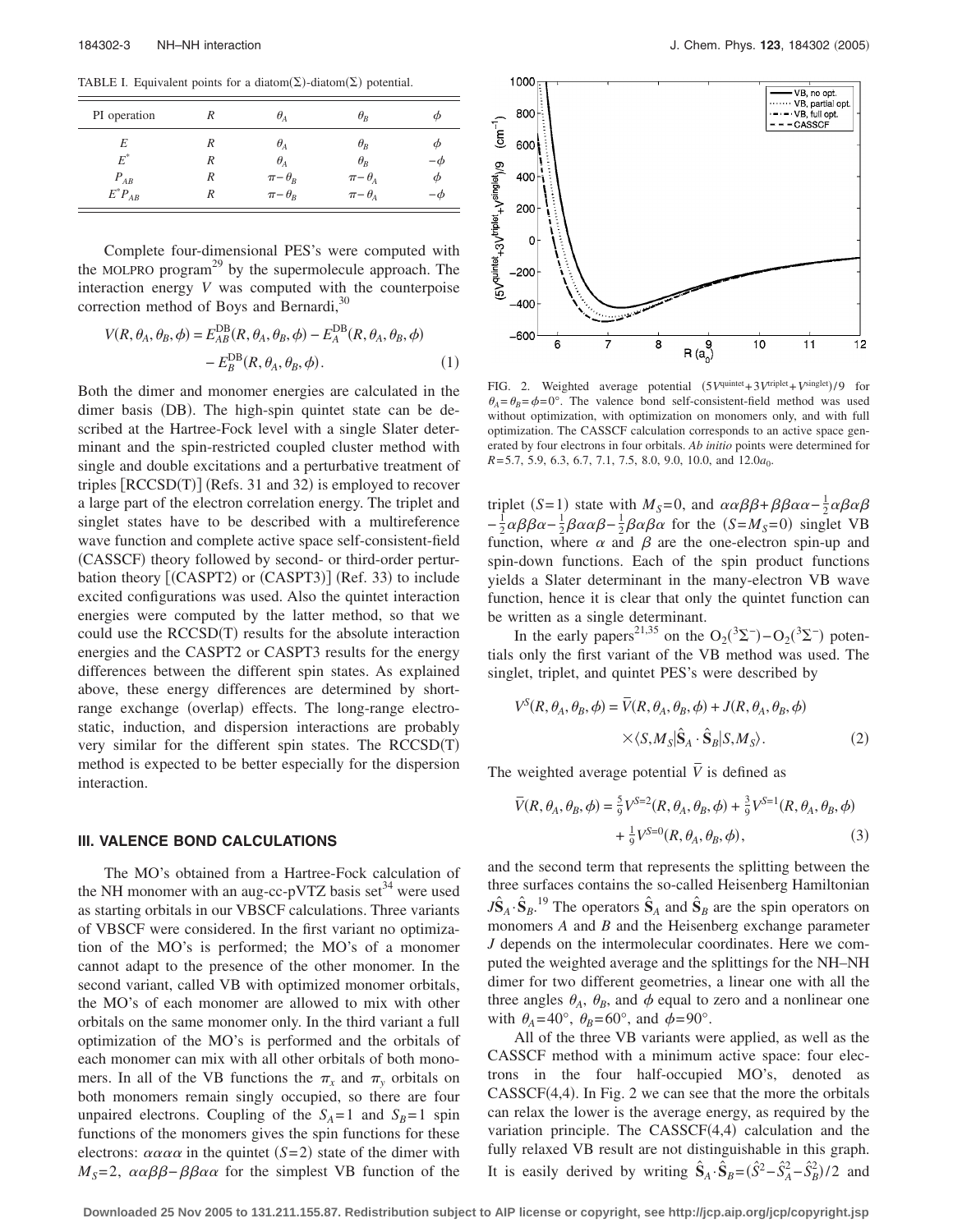![](_page_3_Figure_1.jpeg)

FIG. 3. Ratio  $(V^{\text{triplet}} - V^{\text{quintet}})/(V^{\text{singlet}} - V^{\text{triplet}})$  for  $\theta_A = \theta_B = \phi = 0^\circ$ . For details, see Fig. 2. *Ab initio* points were determined for *R*=4.0, 4.5, 5.0, 5.3, 5.7, 5.9, 6.3, 6.7, 7.1, 7.5, 8.0, and  $9.0a_0$ .

using the fact that the monomer spin functions are eigenfunctions of  $\hat{S}_A^2$  and  $\hat{S}_B^2$  with  $S_A = S_B = 1$  that according to Eq. (2) the splitting between the triplet and singlet dimer energies equals  $J(R, \theta_A, \theta_B, \phi)$ , while the splitting between the quintet and triplet energies equals  $2J(R, \theta_A, \theta_B, \phi)$ . Hence, if the splittings between the three spin states were given by the Heisenberg Hamiltonian the ratio *r* defined by

$$
r(R, \theta_A, \theta_B, \phi) = \frac{V^{S=2}(R, \theta_A, \theta_B, \phi) - V^{S=1}(R, \theta_A, \theta_B, \phi)}{V^{S=1}(R, \theta_A, \theta_B, \phi) - V^{S=0}(R, \theta_A, \theta_B, \phi)}
$$
(4)

would be exactly equal to 2 for all geometries. In Fig. 3 we see that this is the case in the first variant with no optimization of the MO's, except for very short distances *R*. However, for the two VB variants with optimized MO's and for the CASSCF calculation the ratio *r* deviates substantially from 2 and depends more strongly on the dimer geometry. Hence, we should conclude that the differences in the interaction energies of the different spin states cannot be accurately reproduced by the Heisenberg form of Eq. (2). The figures show only the results for the linear geometry with  $heta_A = h_B = \phi = 0$ ; the results for the other, nonlinear, dimer geometry for which we obtained VB results are qualitatively similar and support the above conclusion.

In the early studies on the  $O_2(^3\Sigma^-) - O_2(^3\Sigma^-)$  dimer it seemed possible to represent the splittings between the three spin states by a Heisenberg Hamiltonian,<sup>19</sup> but we have evidence now that this is no longer accurate when the VB method is improved or when the interaction energies are obtained from another method that allows relaxation of the monomer MO's.

# **IV. FOUR-DIMENSIONAL POTENTIAL-ENERGY SURFACES**

# **A. Active space, basis sets, and grid of geometries**

The four-dimensional PES's of the singlet, triplet, and quintet spin states were computed by accurate MO-based methods. The quintet state is a high-spin open-shell state and

can be treated by the RCCSD(T) method. The singlet and triplet state must be described by multireference wave functions. We computed the singlet, triplet, and also the quintet state with the  $CASSCF(4,4)$  method. The active space is composed of the four orbitals which are half occupied in the quintet state. The dynamic correlation is recovered using the CASPT*n* method,<sup>33</sup> with *n* set to 2 or 3. This method is in general nearly but not exactly size extensive.<sup>36</sup> With our active space, the wave functions are linear combinations of the antisymmetrized products of the open-shell Slater determinants describing the two NH molecules in their triplet ground states. The use of the  $g_4$  method<sup>37</sup> gives size-consistent results. We faced convergence problems in the perturbation treatment, but this problem disappeared with the use of a shift level equal to 0.4. In either case (coupled cluster or perturbation theory), the frozen-core approximation is used. Usually, a larger fraction of the dispersion energy is recovered from coupled cluster RCCSD(T) calculations than from the perturbation-theory-based CASPT*n* methods. The exchange terms that are responsible for the splittings between the different spin states are expected to be well reproduced at the CASPT*n* level. Therefore, we do not use directly the CASPT*n* energies for the singlet and triplet surfaces, but we obtain these surfaces by adding the splittings between the singlet and triplet states and the quintet state calculated at the CASPT*n* level to the quintet surface obtained from RCCSD(T),

$$
V_n^S = V_{\text{CASPT}n}^S - V_{\text{CASPT}n}^{S=2} + V_{\text{RCCSD(T)}}^{S=2},\tag{5}
$$

with  $n=2$  or 3.

The electronic calculations were performed using an aug-cc-pVTZ basis on the N and H atoms, $34$  augmented with bond functions located at the midpoint of the intermolecular vector **R** (exponents *s*, *p*: 0.9, 0.3, and 0.1; *d*, *f*: 0.6 and 0.2; and  $g: 0.3$ ).

The interaction energies were computed for *R*=4.0, 4.5, 5.0, 5.3, 5.7, 5.9, 6.3, 6.7, 7.1, 7.5, 8.0, 9.0, 10.0, 12.0, 14.0, 16.0, 17.5, 20.0, 25.0, and 30.0 $a_0$ . The angles  $\theta_A$  and  $\theta_B$ range from 0° to 180° in steps of 20°, and additionally adopt the value of 90°. The  $\phi$  angle ranges from 0° to 180° in steps of 22.5°.

#### **B. Analytic representation of potential surfaces**

The PES for each spin *S* is represented by the following expansion in internal (or body-fixed) dimer coordinates:

$$
V(R, \theta_A, \theta_B, \phi) = \sum_{L_A, L_B, L} v_{L_A, L_B, L}(R) A_{L_A, L_B, L}(\theta_A, \theta_B, \phi), \quad (6)
$$

with coefficients  $v_{L_A, L_B, L}(R)$  depending on *R*. The angular functions are defined as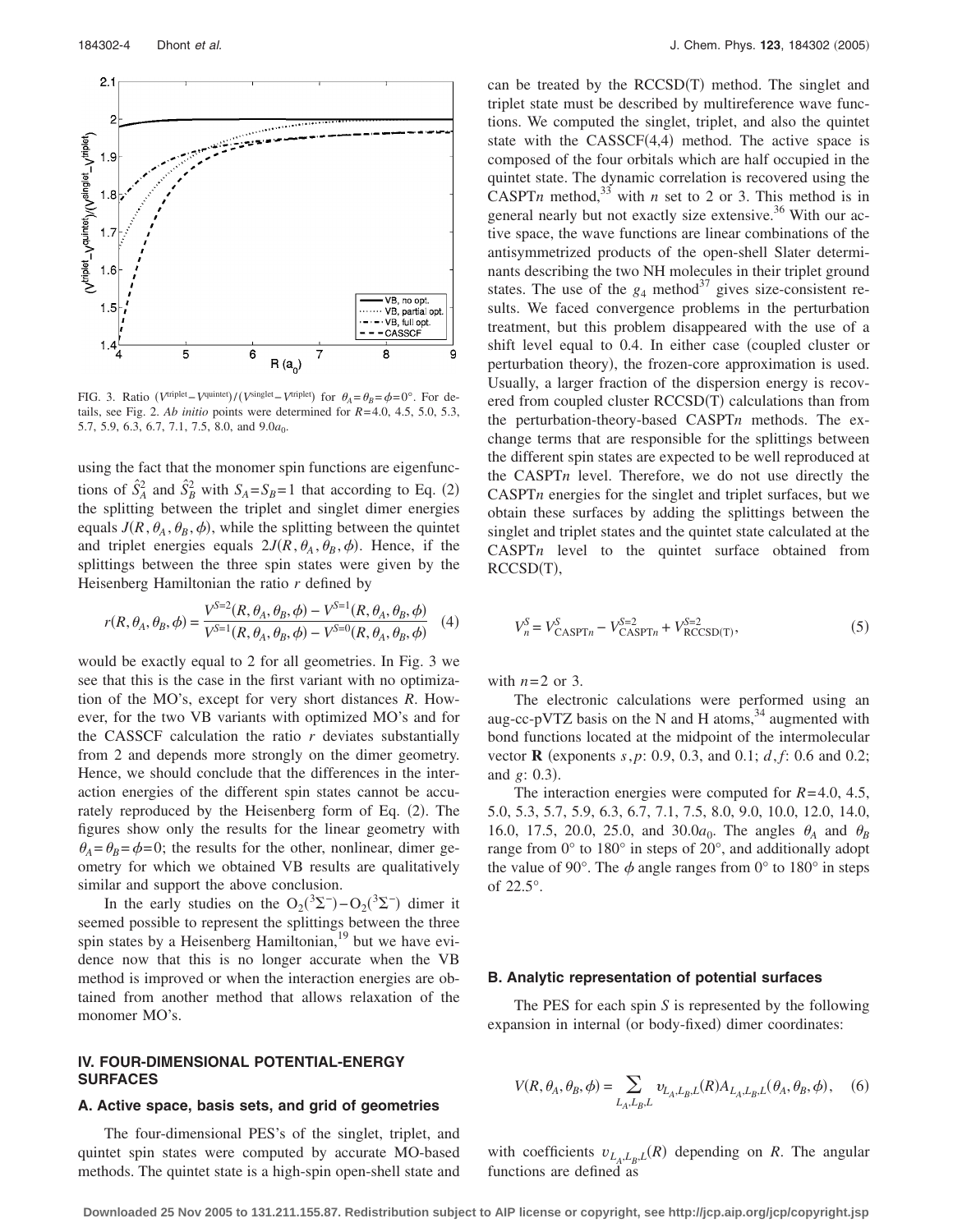$$
A_{L_A, L_B, L}(\theta_A, \theta_B, \phi) = \sum_{M = -\min(L_A, L_B)}^{\min(L_A, L_B)} \begin{pmatrix} L_A & L_B & L \\ M & -M & 0 \end{pmatrix} C_{L_A, M}(\theta_A, \phi_A) C_{L_B, -M}(\theta_B, \phi_B)
$$
  

$$
= \sum_{M = 0}^{\min(L_A, L_B)} (-1)^M \begin{pmatrix} L_A & L_B & L \\ M & -M & 0 \end{pmatrix} A_{L_A, L_B, M}(\theta_A, \theta_B, \phi), \tag{7}
$$

where  $C_{L,M}(\theta, \phi)$  are the Racah-normalized spherical harmonics, and the difference between the azimuthal angles of the two monomers is the dihedral angle  $\phi = \phi_A - \phi_B$ . The "primitive" angular functions are

$$
A_{L_A, L_B, M}(\theta_A, \theta_B, \phi) = P_{L_A, M}(\cos \theta_A) P_{L_B, M}(\cos \theta_B) \cos M \phi,
$$
\n(8)

where  $P_{L,M}(\cos \theta)$  are the Schmidt seminormalized associated Legendre functions defined for  $M \ge 0$  as

$$
P_{L,M}(\cos \theta) = \left[ (2 - \delta_{M,0}) \frac{(L - M)!}{(L + M)!} \right]^{1/2} (1 - \cos^2 \theta)^{M/2}
$$

$$
\times \frac{d^M}{d(\cos \theta)^M} P_L(\cos \theta), \tag{9}
$$

and  $P<sub>L</sub>(x)$  are the usual Legendre polynomials defined in Ref. 38. Spherical harmonics are related to these associated Legendre functions as

$$
C_{L,M}(\theta,0) = \begin{cases} (-1)^M P_{L,M}(\cos \theta) / \sqrt{2}, & \text{for } M > 0\\ P_{L,M}(\cos \theta), & \text{for } M = 0\\ P_{L,-M}(\cos \theta) / \sqrt{2}, & \text{for } M < 0. \end{cases}
$$
(10)

It is also possible, of course, to expand the potentials directly in terms of the primitive functions,

$$
V(R,\theta_A,\theta_B,\phi)=\sum_{L_A,L_B,M}\upsilon_{L_A,L_B,M}(R)A_{L_A,L_B,M}(\theta_A,\theta_B,\phi)\,. \eqno(11)
$$

We will briefly call this the *LLM* expansion, while Eq. (6) will be called the *LLL* expansion. The *LLL* expansion has the advantage that the coefficients  $v_{L_A, L_B, L}(R)$  are invariant under rotation of the coordinate frame. Hence, this expansion can easily be transformed to space-fixed coordinates.

Both expansions are in terms of orthogonal angular functions, and therefore each expansion (or Fourier) coefficient  $v_{L_A, L_B, M}(R)$  or  $v_{L_A, L_B, L}(R)$  can be looked upon as an overlap integral between the expansion function  $A_{L_A,L_B,M}(\theta_A,\theta_B,\phi)$ or  $A_{L_A,L_B,L}(\theta_A, \theta_B, \phi)$  and the function to be expanded. This implies that the expansion coefficients can be obtained by numerical integration on a Gauss-Legendre quadrature grid for the angles  $\theta_A$  and  $\theta_B$ , and an evenly spaced grid for  $\phi$ . For the *LLL* expansion the number of  $\phi$  grid points must at least be equal to the number of  $\theta_A$  and  $\theta_B$  grid points, which number must at least be equal to  $max(L_A, L_B) + 1$ . For the coefficients of the  $LLM$  expansion of Eq.  $(11)$  the integrals over  $\theta_A$ ,  $\theta_B$ , and  $\phi$  can be carried out independently. The

required number of  $\phi$  grid points, max $(M)+1$ , is smaller than the number of  $\theta_A$  and  $\theta_B$  points when the range of *M* is restricted to be smaller than  $min(L_A, L_B)$ . Moreover, the *LLM* expansion is computationally less expensive due to the absence of the summation over *M* and of the 3*j* symbol in the primitive functions of Eq. (8).

Since for the smallest values of *R* the potential becomes extremely repulsive for certain orientations of the NH monomers one would need terms with very high values of  $L_A$  and  $L_B$  in the expansion. To avoid this, the potential was damped in these strongly repulsive regions by means of a tanh function up to a value  $V_{\text{max}}$ , as in Ref. 39,

$$
\widetilde{V} = \begin{cases} V, & \text{for } V \le V_0 \\ V_0 + \beta^{-1} \tanh[\beta(V - V_0)], & \text{for } V > V_0, \end{cases}
$$
 (12)

where  $\beta = [V_{\text{max}} - V_0]^{-1}$ . With this scheme, the damped potential  $\tilde{V}$  is continuous around  $V_0$  up to the second derivative. Care was taken to use sufficiently high values of  $V_0$  and *V*max, so that the potential was affected only in regions that are not of any practical importance in bound state and scattering calculations. The actual values used were  $V_0 = 0.1$ *E<sub>h</sub>*=21 947.4 cm<sup>-1</sup>, and  $V_{\text{max}}=2V_0$ .

After some experimentation with direct least-squares fitting of the expansion to the *ab initio* points, which produced less accurate results, we developed the following procedure. For each value of *R* on the *ab initio* grid we evaluated the coefficients  $v_{L_A,L_B,M}(R)$  in the *LLM* expansion by numerical quadrature of the "overlap integral" of the expansion function  $A_{L_A,L_B,M}(\theta_A,\theta_B,\phi)$  and the potential  $V(R, \theta_A, \theta_B, \phi)$ . For each of the nine equally spaced *ab initio* grid points  $\phi$ , the potential was first obtained on a  $17 \times 17$  Gauss-Legendre integration grid in  $\theta_A$  and  $\theta_B$  by means of a two-dimensional cubic spline interpolation of the  $11 \times 11$  evenly spaced *ab initio* points  $(\theta_A, \theta_B)$ . This interpolation method is encoded in the interp2 function of the MATLAB program package.<sup>40</sup> The coefficients  $v_{L_A, L_B, M}(R)$  were thus computed for all values of  $L_A$  and  $L_B$  up to 10 inclusive, and maximum *M* value equal to 6.

Once the coefficients  $v_{L_A, L_B, M}(R)$  in the *LLM* expansion were obtained, the coefficients  $v_{L_A, L_B, L}(R)$  in the *LLL* expansion were computed from the equation,

$$
v_{L_A, L_B, L}(R) = (2L+1) \sum_{M=0}^{\min(L_A, L_B)} (-1)^M (2 - \delta_{M0})
$$

$$
\times \begin{pmatrix} L_A & L_B & L \\ M & -M & 0 \end{pmatrix} v_{L_A, L_B, M}(R). \tag{13}
$$

This equation follows from the "inversion" of Eq. (7), with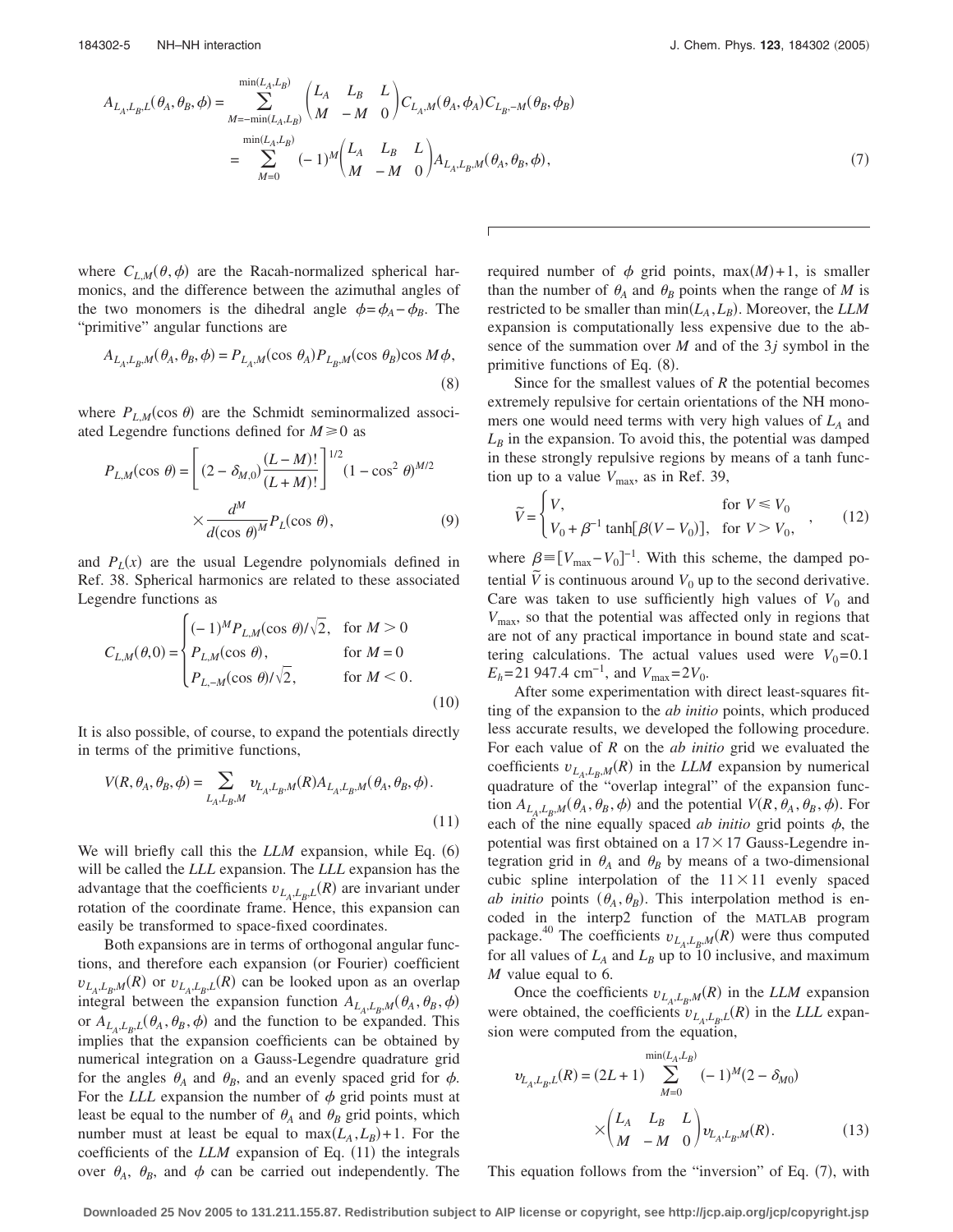![](_page_5_Figure_1.jpeg)

FIG. 4. Minimum of the quintet, triplet, and singlet surfaces  $V^{S=2}$ ,  $V_2^{S=1}$ , and  $V_2^{S=0}$  as a function of *R*, obtained by scanning over the angles  $\theta_A$ ,  $\theta_B$ , and  $\phi$ for each value of *R*.

the use of the known properties of  $3j$  symbols.<sup>38</sup> The expansion coefficients  $v_{L_A, L_B, L}(R)$  vanish unless  $L_A + L_B + L$  is even. It should be noted that for given  $L_A$  and  $L_B$ , the number of  $L_B$ values with even  $L_A + L_B + L$  allowed by the triangular relation is equal to the number of non-negative *M* values.

Finally, the angular expansion coefficients  $v_{L_A, L_B, L}(R)$ were fitted as functions of *R* by means of the reproducing

kernel Hilbert space (RKHS) method $4^{1,42}$  with the reproducing kernel for distancelike variables. The dominant  $(\alpha R^{-3})$ contribution to each of the potentials  $V^S$  in the long range is given by the dipole-dipole interaction with  $L_A = L_B = 1$  and *L*=2. All contributions with  $L = L_A + L_B$  and  $L < 5$ , which decay slower than the leading induction and dispersion terms  $\propto R^{-6}$ , were fitted with RKHS parameter  $m = L_A + L_B$ , so that they decay as  $R^{-L_A - L_B - 1}$  (Refs. 41 and 42) beyond the outermost grid point. All expansion coefficients with  $L \neq L_A + L_B$ or  $L_A + L_B + 1 \ge 6$  were fitted with RKHS parameter  $m = 5$  and decay as *R*−6 for very large *R*. The smoothness parameter *n* was always 2.

In order to test the accuracy of the analytic representation we computed 300 additional arbitrarily chosen *ab initio* points. The difference between the representation and the *ab initio* values is about 0.7% on average, relative to the mean absolute value of the potential in a given distance range (with ranges of  $1a_0$ ). Only for the shortest distance range from 4 to  $5a_0$ , where the potential becomes extremely anisotropic, the error in the angular expansion becomes larger: 4%–5%.

As shown by Eq.  $(5)$  the potential of the quintet state was directly derived from RCCSD(T) calculations, while for the singlet and triplet states the potentials were obtained from the quintet potential by adding the exchange splittings obtained from both CASPT2 and CASPT3 calculations. All of these five potentials were represented analytically. The

![](_page_5_Figure_9.jpeg)

FIG. 5. Cuts of the quintet potentialenergy surface  $V^{S=2}$  (in cm<sup>-1</sup>) for  $\phi$ =0° and different values of *R*.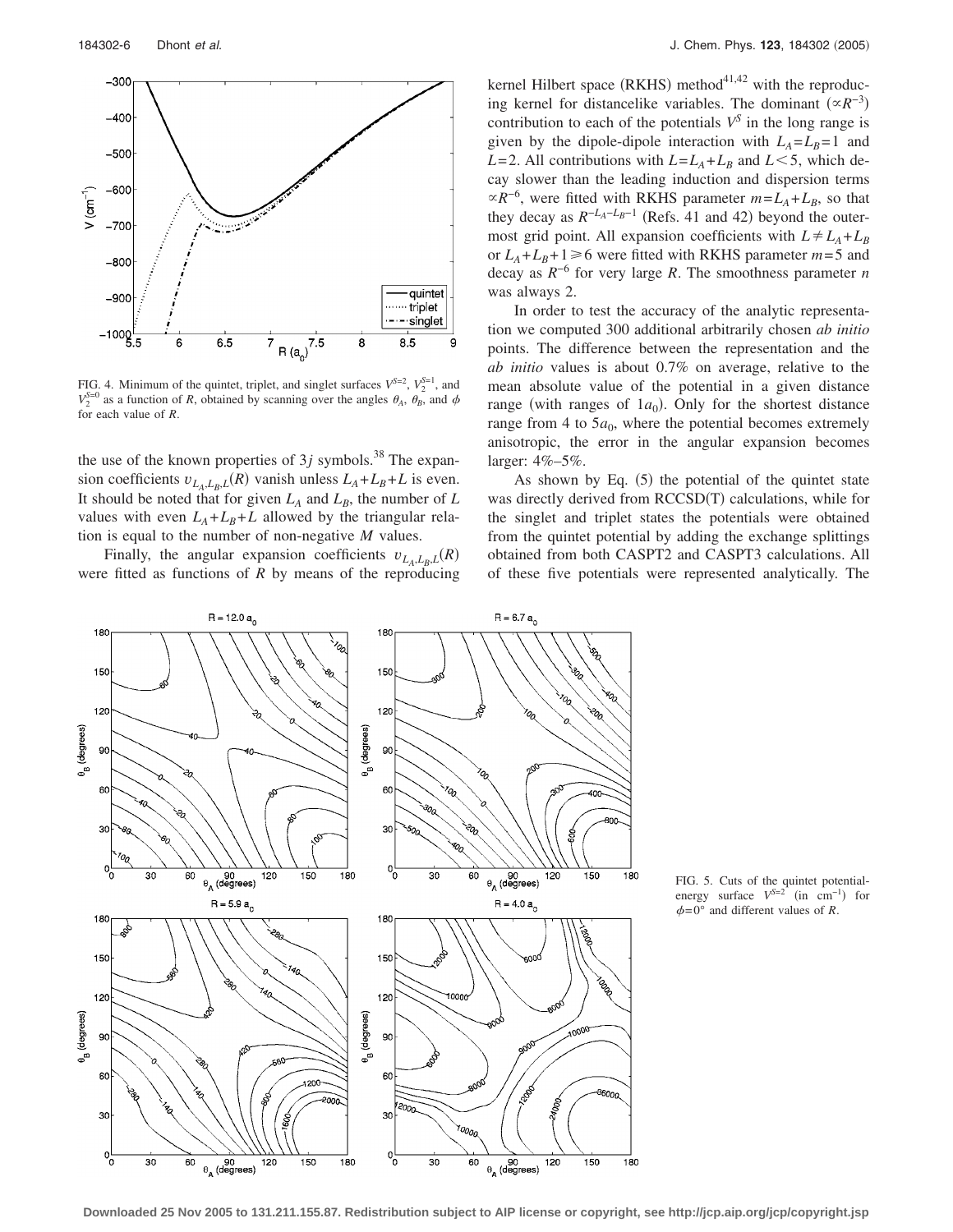TABLE II. Characteristics of van der Waals minima and transition states.

|                            | R<br>$(a_0)$ | $\theta_A$<br>(°) | $\theta_R$<br>(°) | $\phi$<br>(°)  | Energy<br>$(cm^{-1})$ |  |  |  |  |
|----------------------------|--------------|-------------------|-------------------|----------------|-----------------------|--|--|--|--|
| van der Waals minimum      |              |                   |                   |                |                       |  |  |  |  |
| Quintet                    |              |                   |                   |                |                       |  |  |  |  |
| $V^{S=2}$                  | 6.60         | $\overline{0}$    | $\theta$          | $\overline{0}$ | $-675$                |  |  |  |  |
| Triplet                    |              |                   |                   |                |                       |  |  |  |  |
| $V_2^{S=1}$                | 6.53         | $\theta$          | $\Omega$          | $\overline{0}$ | $-702$                |  |  |  |  |
| $V_3^{\bar{S}=1}$          | 6.53         | $\overline{0}$    | $\mathbf{0}$      | $\overline{0}$ | $-700$                |  |  |  |  |
| Singlet                    |              |                   |                   |                |                       |  |  |  |  |
|                            | 6.49         | $\theta$          | $\Omega$          | $\theta$       | $-718$                |  |  |  |  |
| $V_2^{S=0}$<br>$V_3^{S=0}$ | 6.50         | $\theta$          | $\theta$          | $\theta$       | $-714$                |  |  |  |  |
| <b>Transition</b> state    |              |                   |                   |                |                       |  |  |  |  |
| Triplet                    |              |                   |                   |                |                       |  |  |  |  |
| $V_2^{S=1}$                | 6.09         | 48                | 39                | 180            | $-609$                |  |  |  |  |
| $V_3^{\mathcal{S}=1}$      | 6.04         | 52                | 43                | 180            | $-586$                |  |  |  |  |
| Singlet                    |              |                   |                   |                |                       |  |  |  |  |
| $V_2^{\text{S=0}}$         | 6.17         | 39                | 31                | 180            | $-660$                |  |  |  |  |
| $V_3^{\text{S=0}}$         | 6.13         | 43                | 35                | 180            | $-635$                |  |  |  |  |

FORTRAN codes of the fitted potentials are available from the authors upon request.

# **C. Results**

A first impression of the potential-energy surfaces of all spin states is obtained by plotting the lowest energy obtained

![](_page_6_Figure_7.jpeg)

FIG. 6. Orientational dependence of the interaction energies  $V^{S=2}$ ,  $V_2^{S=1}$ , and  $V_2^{\text{S}=0}$  (in cm<sup>-1</sup>) of the quintet, triplet, and singlet states for *R*=6.7*a*<sub>0</sub>,

by scanning over the angles  $\theta_A$ ,  $\theta_B$ , and  $\phi$  for each value of *R*. The result is shown in Fig. 4. The quintet state has the typical shape of the intermolecular potential of a hydrogen bonded complex, with a well depth  $D_e$ =675 cm<sup>-1</sup> at  $R_e$  $=6.60a_0$ . The minimum corresponds to a linear geometry with the two NH electric dipoles aligned. Looking also at the potential we can conclude that the behavior of the quintet state is dominated in the long range by dipole-dipole interaction and in the short range by repulsive exchange forces.

![](_page_6_Figure_10.jpeg)

FIG. 7. Cuts of the triplet potentialenergy surface  $V_2^{S=1}$  (in cm<sup>-1</sup>) for  $\phi$ =0° and different values of *R*.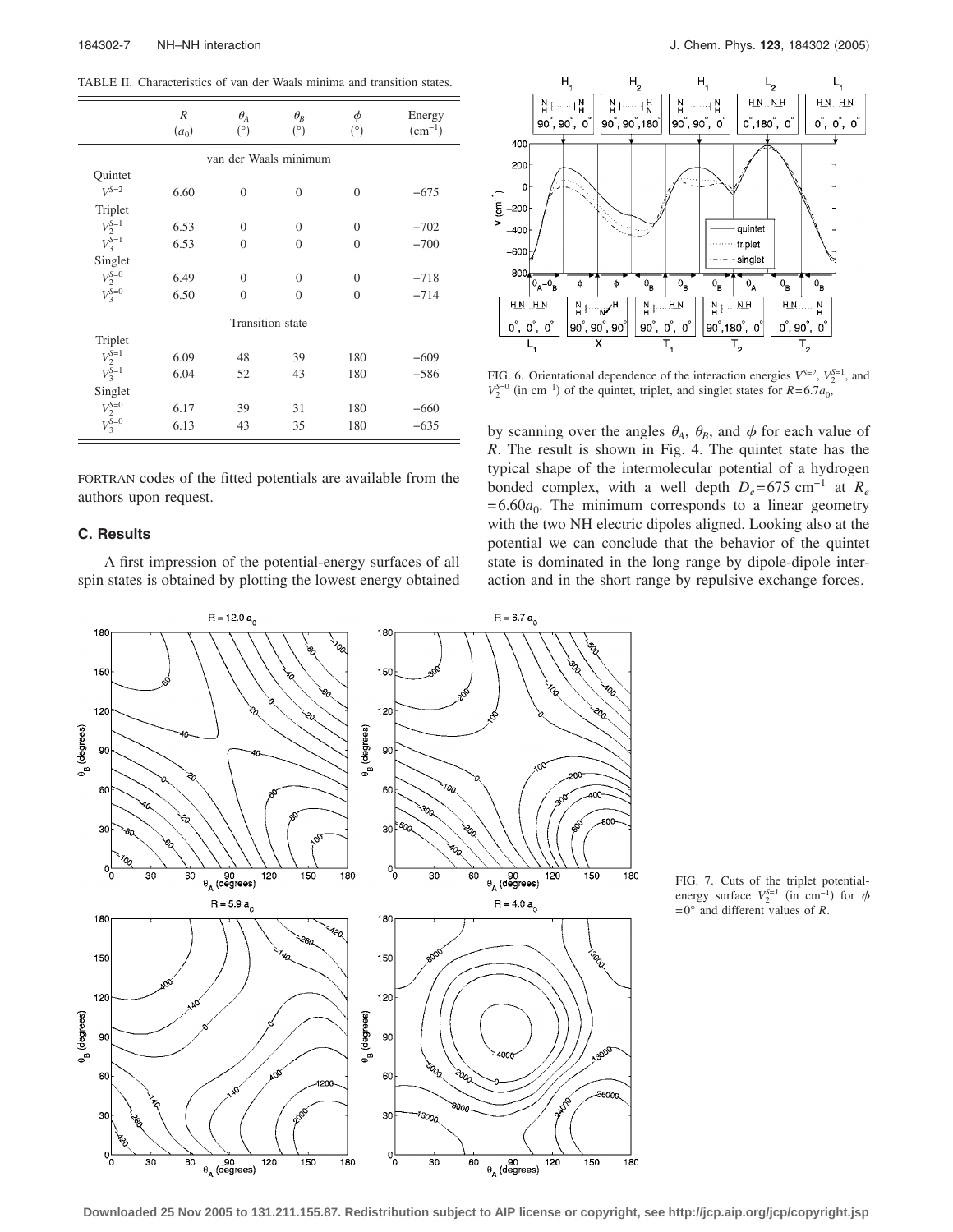![](_page_7_Figure_2.jpeg)

![](_page_7_Figure_3.jpeg)

Cuts of the quintet PES at  $\phi = 0^\circ$  and four intermolecular distances *R* are given in Fig. 5. For distances larger than *R*  $\approx 6.0a_0$ , the minimum is found at linear geometries. At short distances, the anisotropy of the higher multipole electrostatic interactions and of the exchange repulsion become predominant and the minimum corresponds to a nonlinear geometry.

Figure 4 shows that the three spin states nearly coincide for large *R*, but that the exchange interactions cause a splitting between the three surfaces. The characteristics of the van der Waals minima are given in Table II. The binding energies are 675, 700, and 714 cm<sup>-1</sup> at *R<sub>e</sub>*=6.60, 6.53, and  $6.49a<sub>0</sub>$  for the quintet, triplet, and singlet, respectively. The strongest van der Waals binding always occurs for the linear NH–NH dipole-aligned geometry. For most orientations of the NH monomers the singlet is the most stable and the quintet is the least stable, see Fig. 6, but for specific geometries this energy order is reversed. The latter happens for T-shaped dimers, for example.

The potentials of the singlet and triplet states obtained from the CASPT2 and CASPT3 methods are not very different. This is illustrated by the *De* values: for the singlet they are 718 and 714 cm−1 for CASPT2 and CASPT3, respectively, while the corresponding values for the triplet state are 702 and 700 cm−1.

Also the triplet and singlet PES's first become repulsive when *R* is decreased below  $6.5a_0$ . At still shorter distances, for *R* smaller than  $5.5a_0$ , the singlet and triplet potentials become strongly attractive, however, for specific orientations of the molecules. This is in contrast to the  $O_2(^3\Sigma^-)$  $-O_2(^3\Sigma^-)$  van der Waals complex, where all of the PES's stay repulsive at short distance.<sup>21</sup> Figures 7 and 8 reveal that the strongest binding is obtained for  $\theta_A = \theta_B \approx 90^\circ$ . For large values of *R* the singlet and triplet potentials are similar to that of the quintet: the equilibrium structure corresponds to aligned NH dipoles. At short distances the minimum hops to a configuration with both diatoms nearly perpendicular to the intermolecular axis.

The preferred configurations of the singlet and triplet dimers at short distance can be related to the chemically bound HNNH molecule, either called diimide or 1,2-diazene. $43,44$  The ground state of this molecule is a trans form, whereas the cis form is about 0.33 eV higher.<sup>44</sup> The triplet state is nonplanar and is 1.98 eV higher than the trans form.44,45 We optimized the geometries of these isomers at the CASSCF(4,4) level and at the MRCI level (including the Davidson correction), with an aug-cc-pVTZ basis set, but without bond functions. Table III displays the geometries of these isomers. In the short range part of the singlet and triplet intermolecular PES's the two molecules are "on their way" to form a chemically bound  $N_2H_2$  molecule. This is confirmed by Fig. 9, where the  $\phi = 180^\circ$  global minimum corresponds to the trans structure of the singlet, whereas the  $\phi$  $=0^{\circ}$  local minimum corresponds to the cis form of the singlet. The triplet curve has a minimum at  $\phi \approx 110^{\circ}$ , which is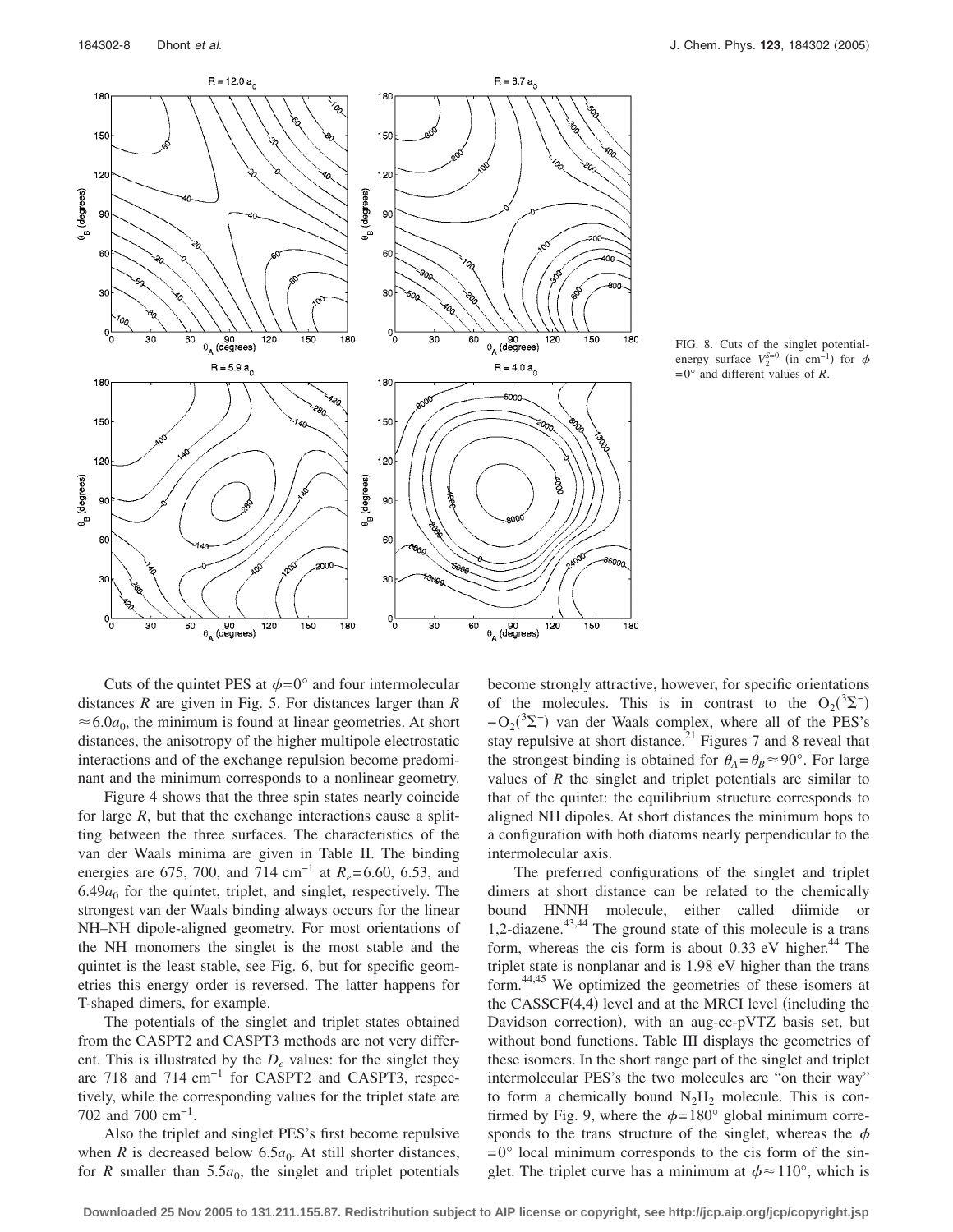TABLE III. Structure of the lowest singlet and triplet states of diimine HNNH and comparison with previous theoretical and experimental results.

| Coordinates                                   | CASSCF(4,4) | <b>MRCI</b> | Ref. $44a$ | Ref. 46 | Expt. <sup>b</sup> |
|-----------------------------------------------|-------------|-------------|------------|---------|--------------------|
| Singlet trans-diazene                         |             |             |            |         |                    |
| $r_{NN}$ (Å)                                  | 1.257       | 1.254       | 1.241      | 1.2468  | 1.247              |
| $r_{NH}$ (Å)                                  | 1.011       | 1.030       | 1.013      | 1.0281  | 1.029              |
| $\angle$ <sub>HNN</sub> $(^{\circ})$          | 106.9       | 106.1       | 107.5      | 106.17  | 106.3              |
| Singlet cis-diazene                           |             |             |            |         |                    |
| $r_{NN}$ (Å)                                  | 1.258       | 1.254       | 1.241      | 1.2456  |                    |
| $r_{NH}$ (Å)                                  | 1.014       | 1.035       | 1.017      | 1.0331  |                    |
| $\angle$ <sub>HNN</sub> $(^{\circ})$          | 111.7       | 111.7       | 112.6      | 111.88  |                    |
| Triplet diazene                               |             |             |            |         |                    |
| $r_{NN}(\AA)$                                 | 1.351       | 1.279       | 1.288      |         |                    |
| $r_{NH}$ (Å)                                  | 1.011       | 1.026       | 1.010      |         |                    |
| $\angle$ <sub>HNN</sub> $(^{\circ})$          | 108.3       | 115.2       | 113.9      |         |                    |
| $\angle$ <sub>HNNH</sub> $(^{\circ})^{\circ}$ | 94.5        | 100.4       | 99.8       |         |                    |

a Equilibrium structure found at a CASSCF level with an active space of six electrons distributed in four orbitals and a  $6-31+G(d,p)$  atomic basis set.<br>b<br>Before 2.47

<sup>b</sup>Reference 47.

c Dihedral angle.

similar to the nonplanar lowest triplet state of the  $N_2H_2$  molecule. Note that the N–N distance of the chemically bound  $N<sub>2</sub>H<sub>2</sub>$  species, see Table III, is still considerably shorter, however, than the smallest *R* value of  $4a_0$  for which we show the intermolecular potentials in our figures.

Table II gives also the transition states for the conversion of the singlet and triplet van der Waals dimers into the chemically bound HNNH molecule. They occur for *R*  $\approx$  6.1 $a_0$  for both spin states and they have planar trans geometries with smaller angles  $\theta_A$  and  $\theta_B$  in the singlet state than in the triplet state. Also the energy barrier is lower for the singlet state than for the triplet state. The differences in the transition state energies between the CASPT3 and CASPT2 potential surfaces are somewhat larger than the corresponding differences in the van der Waals well depths.

### **V. CONCLUSION**

The three potential-energy surfaces of the NH–NH complex that correlate with two separate NH molecules in their

![](_page_8_Figure_11.jpeg)

FIG. 9. Minimum of the triplet and singlet surfaces  $V_2^{S=1}$  and  $V_2^{S=0}$  as a function of  $\phi$  for  $R=4.0a_0$ , obtained by scanning over the angles  $\theta_A$  and  $\theta_B$ for each value of  $\phi$ .

<sup>3</sup>∑<sup>−</sup> electronic ground state were determined *ab initio* and represented in the form of an expansion in coupled spherical harmonics. The quintet state has a typical hydrogen bonding intermolecular potential with a long-range part dominated by dipole-dipole interactions, and strongly anisotropic exchange repulsion at short range. For the triplet and singlet dimer states the situation is similar in the long- and intermediaterange region; the relatively small differences between the potentials of different spin states are due to exchange interactions. A very strong attraction sets in for the singlet and triplet at short distances, explained by the existence of the diimide molecule. The application of these analytic potentialenergy surfaces in calculations of the bound states of the NH–NH dimer is in progress. Calculations of the elastic and inelastic NH–NH scattering cross sections relevant for the feasibility of evaporative cooling of magnetically trapped NH will be performed in the near future.

# **ACKNOWLEDGMENTS**

We thank Dr. Paul E.S. Wormer for discussions and for sharing parts of his fitting programs, and Mr. Hubert Cybulski and Dr. Jacek Kłos for their computation of the quintet *ab initio* points. This research has been financially supported by the Council for Chemical Sciences of the Netherlands Organization for Scientific Research (CW-NWO). NCF-NWO is acknowledged for providing computer time on the TERAS computer of the SARA Computing and Networking Services.

<sup>1</sup>M. H. Anderson, J. R. Ensher, M. R. Matthews, C. E. Wieman, and E. A. Cornell, Science **269**, 198 (1995).

 ${}^{2}$ K. B. Davis, M.-O. Mewes, M. R. Andrews, N. J. van Druten, D. S. Durfee, D. M. Kurn, and W. Ketterle, Phys. Rev. Lett. **75**, 3969 (1995).  ${}^{3}$ C. C. Bradley, C. A. Sackett, J. J. Tollett, and R. G. Hulet, Phys. Rev. Lett. **75**, 1687 (1995).

<sup>4</sup> C. C. Bradley, C. A. Sackett, J. J. Tollett, and R. G. Hulet, Phys. Rev. Lett. **79**, 1170 (1997).

C. A. Regal, M. Greiner, and D. S. Jin, Phys. Rev. Lett. **92**, 040403  $(2004).$ 

**Downloaded 25 Nov 2005 to 131.211.155.87. Redistribution subject to AIP license or copyright, see http://jcp.aip.org/jcp/copyright.jsp**